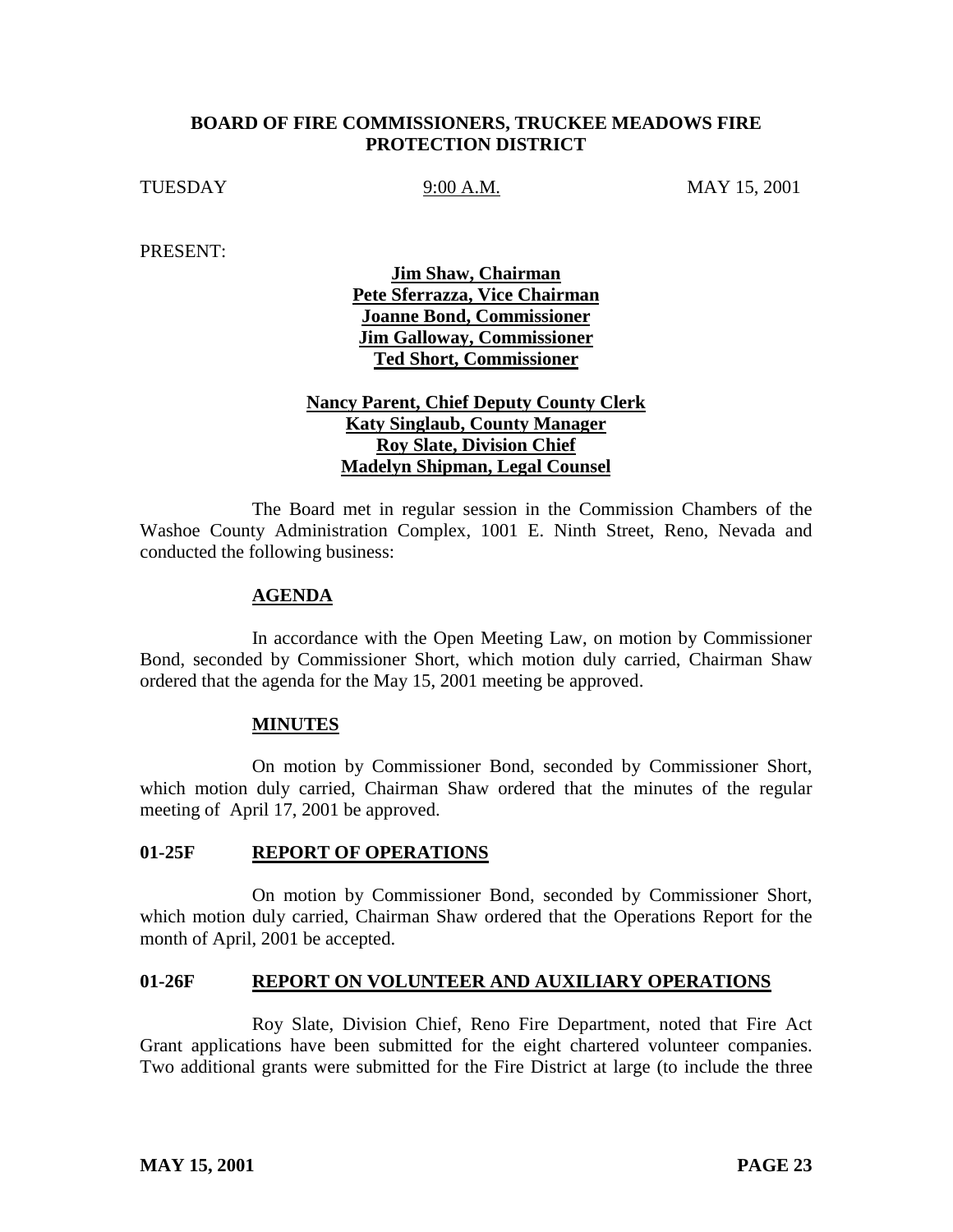auxiliary fire companies), and the City of Reno. He reviewed the equipment requests made on the applications.

Chief Slate provided updates concerning the Volunteers recruiting brochure, the Cold Springs Station, and the Lemmon Valley Station.

On motion by Commissioner Bond, seconded by Commissioner Short, which motion duly carried, Chairman Shaw ordered that the Volunteer and Auxiliary Operations Report dated April 7, 2001 be accepted.

## **01-27F ACCEPTANCE OF DONATION – SILVER LAKE VOLUNTEER FIRE DEPARTMENT**

Upon recommendation of Roy Slate, Division Chief, Reno Fire Department, on motion by Commissioner Bond, seconded by Commissioner Galloway, which motion duly carried, Chairman Shaw ordered that the donation of \$2,000 on behalf of the Silver Lake Volunteer Fire Department be accepted with gratitude, and the Comptroller be directed to reimburse same to the Silver Lake Volunteer Fire Department.

# **01-28F INSURANCE REIMBURSEMENT – DIAMOND STATE INSURANCE COMPANY – CLAIM SETTLEMENT**

Upon recommendation of Roy Slate, Division Chief, Reno Fire Department, on motion by Commissioner Bond, seconded by Commissioner Galloway, which motion duly carried, Chairman Shaw ordered that receipt of two insurance reimbursement checks from Diamond State Insurance Company, Check No. 00004069 in the amount of \$4,047.07 and Check No. 00004068 in the amount of \$52,393.35, both dated April 16, 2001, totaling \$56,440.42, be acknowledged, and the Comptroller be directed to reimburse same to the Reno Fire Department.

It was noted this payment represents full and final settlement of a claim filed for damages to the 1996 International Brush Truck listed under the policy as Vehicle No. 68.

# **01-29F BROKER AGREEMENTS – TRUCKEE MEADOWS FIRE PROTECTION DISTRICT IN CONJUNCTION WITH WASHOE COUNTY AND SCHOOL DISTRICT – INSURANCE PROGRAMS**

Ray Sibley, Risk Manager, provided comments and responded to questions of the Board concerning this item. He advised this is the first time the Fire District, the County, and the School District insurance programs have been combined, which has resulted in a reduction in overall costs and some coverage improvements.

Following discussion, upon recommendation of Raymond Sibley, Risk Manager, on motion by Commissioner Bond, seconded by Commissioner Galloway, which motion duly carried, Chairman Shaw ordered that the Washoe County Risk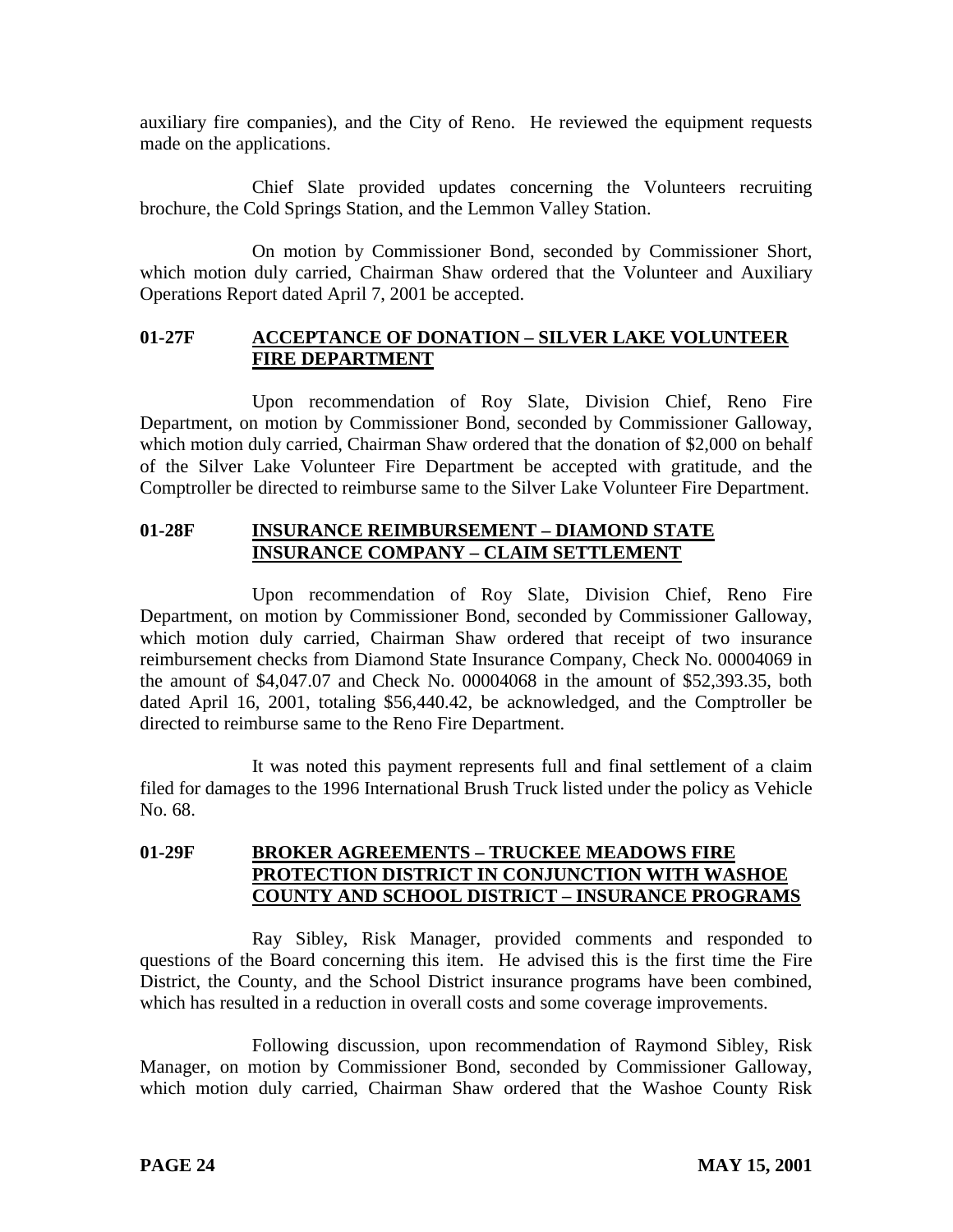Manager be authorized to enter into four separate broker agreements on behalf of the Truckee Meadows Fire Protection District in conjunction with Washoe County and the School District concerning insurance programs as outlined in the Agenda memorandum dated May 4, 2001.

Chief Slate thanked Mr. Sibley for his efforts concerning insurance for the District. He noted that Mr. Sibley and all of the Washoe County departments have worked very well with the Fire Department.

# **VOLUNTEER/AUXILIARY MEMBERSHIP COMMENTS**

Dulcie Lilly, Vice President, Lemmon Valley Volunteers, provided a brief update and advised that things are going pretty well.

# **PUBLIC COMMENTS**

Sam Dehne, Reno citizen, complimented the firefighters that protect lives and property. He discussed issues concerning the Truckee Meadows Water Authority (TMWA), commenting that people who know virtually nothing about water are running that board. He expressed concerns regarding the recently appointed Executive Director of TMWA.

Gary Schmidt, Mt. Rose area resident, commended firefighters and emergency medical personnel as among the most honorable and admirable professions in public service. He then discussed issues concerning Assembly Bill 225, which he said was an outgrowth of the serial meetings held prior to the demolition of the Mapes. He commented that Assistant District Attorney Madelyn Shipman testified and characterized the bill as expanding the law, which he thinks she did incorrectly and fallaciously. He read excerpts of the Bill and said all it does is make clear it is illegal to go into small groups of two and do in private what cannot be done as a group in private. He was shocked to hear Ms. Shipman represent that the Board voted unanimously to oppose the Bill and wonders how that came about, especially based on Commissioner Galloway's campaign slogan for open government and a fair process.

### **COMMISSIONER COMMENTS**

Commissioner Galloway commented that he feels at a terrible disadvantage because he cannot respond to public comment. There is obvious reasoning with regard to the position taken on AB225 and if Mr. Schmidt had talked to him about it, he may have had the answer to his questions.

Upon inquiry of Commissioner Sferrazza, Chief Slate provided information concerning the incident on North Hills Drive. He advised that, in general terms, the Interlocal Agreement does not provide for volunteer response within the city limits. This does not necessarily mean that volunteers cannot be used in the City at the direction of the Chief Officer, and volunteers would be used in a life-threatening